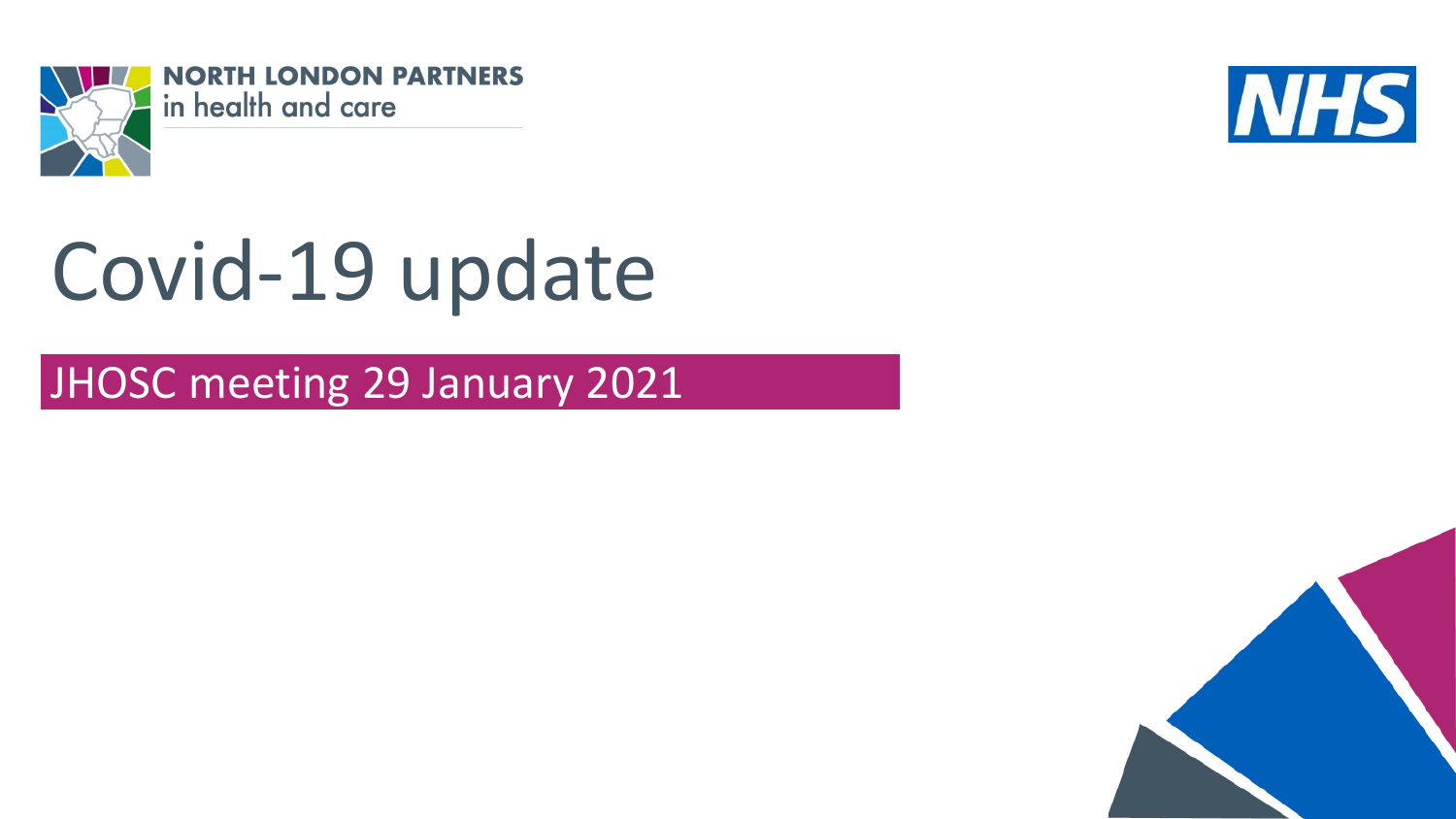



### Summary

- In January, the pressures on the health and care system in north central London have continued unabated, with covid-19 cases at their highest, and significant demand for hospital services.
- North Middlesex and Whittington Health have a very high proportion of Covid positive patients, while UCLH and Royal Free have greatly expanded their intensive care capacity
- On 8 January Sadiq Khan, the Mayor of London, declared a major incident in London underpinning the importance of working together across NCL to support health and care services
- This paper provides an update on the current situation in NCL including:
	- System pressures
	- Staffing and workforce
	- Hospital services
	- Communicating to local people
	- Covid-19 Vaccination programme

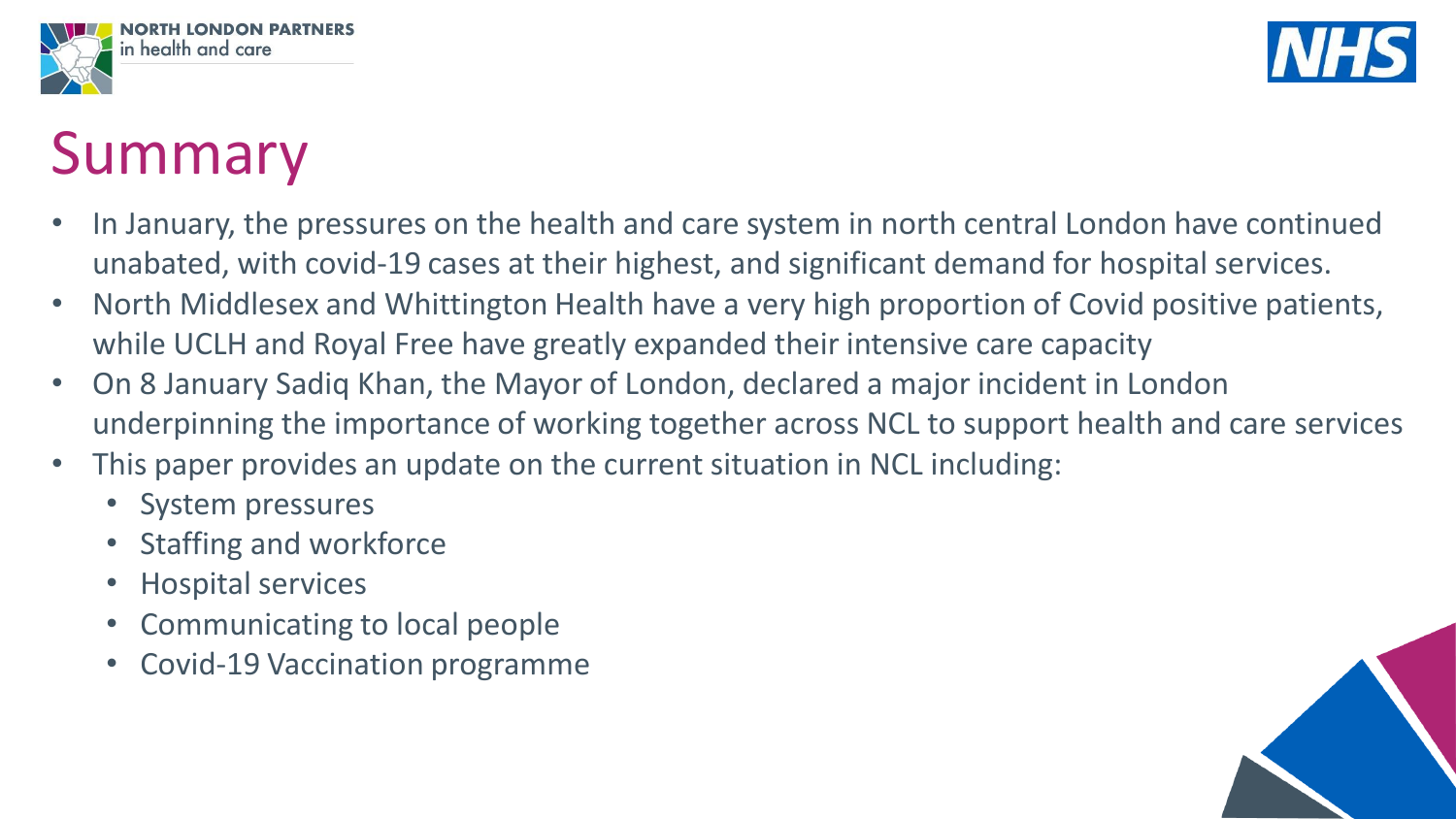



#### System pressures

We have responded to this demand/challenges in the following ways:

- Acute and community providers have been working with huge flexibility to increase capacity for critical care beds, high dependency and acute units, and step-down facilities
- We have also seen exceptional support from the specialist providers in our system:
	- the Royal National Orthopaedic Hospital opening 64 beds to take covid-19 improving patients and 10 intensive care beds to relieve pressures on acute providers, and have two theatres running for cancer and other urgent surgeries
	- Over 250 Moorfields staff redeployed to provide care in other parts of our patch
	- Great Ormond Street Hospital has redeployed over 75 nurses, allied health professionals and doctors to support services across the system.
- We have increased our adult critical care bed capacity from 152 to 283 as of 11 January and are looking to increase further to 300.
- We have increased our general and acute hospital inpatient beds by 409, an increase of 19%
- We are working to open an additional 36 community beds to help step-down Covid-19 pr
- We have secured support from the military with staffing in intensive care and logistic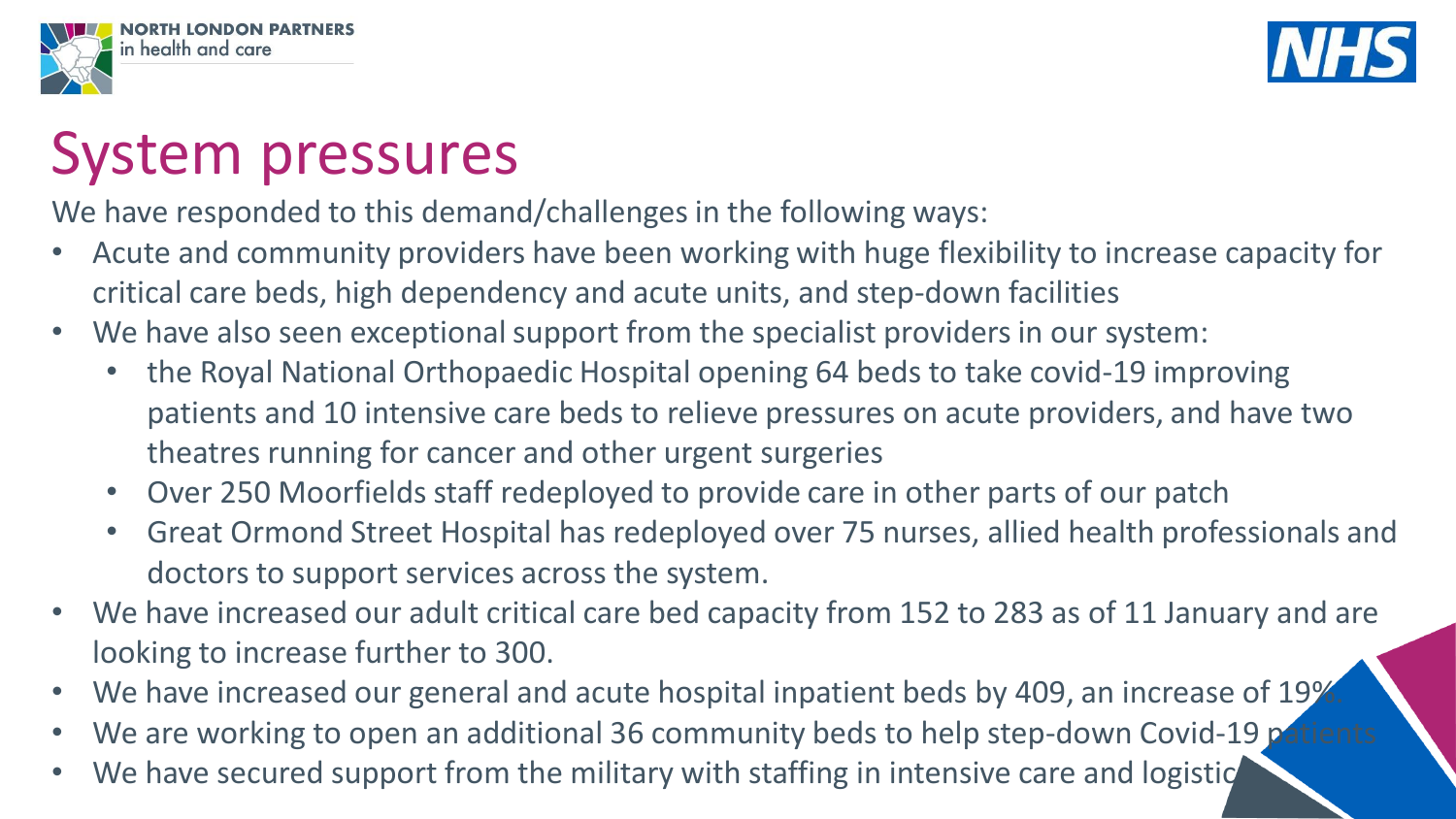

## Staffing and workforce

in health and care

- Staffing continues to be challenging as we have a larger than usual number of staff off sick, selfisolating or shielding, and we have opened additional beds
- We are very grateful to everyone working in our health and care system in NCL for their ongoing hard work and resilience in the face of continued challenges.
- We are particularly grateful to the NHS and social care staff who have cancelled annual leave, even over the festive period, and worked extra shifts to continue to meet patients' care needs.
- As a system, we have strong mutual aid arrangements in place to ensure the right staff are working in the right place at the right time. We have established a workforce hub to make best use of all the offers of help that we have received from doctors, pharmacists, therapists, retired workforce, and other paid and voluntary staff.
- We are using the NCL Volunteering Network to help match volunteers to roles which help to deliver priority programmes, such as the vaccination roll out.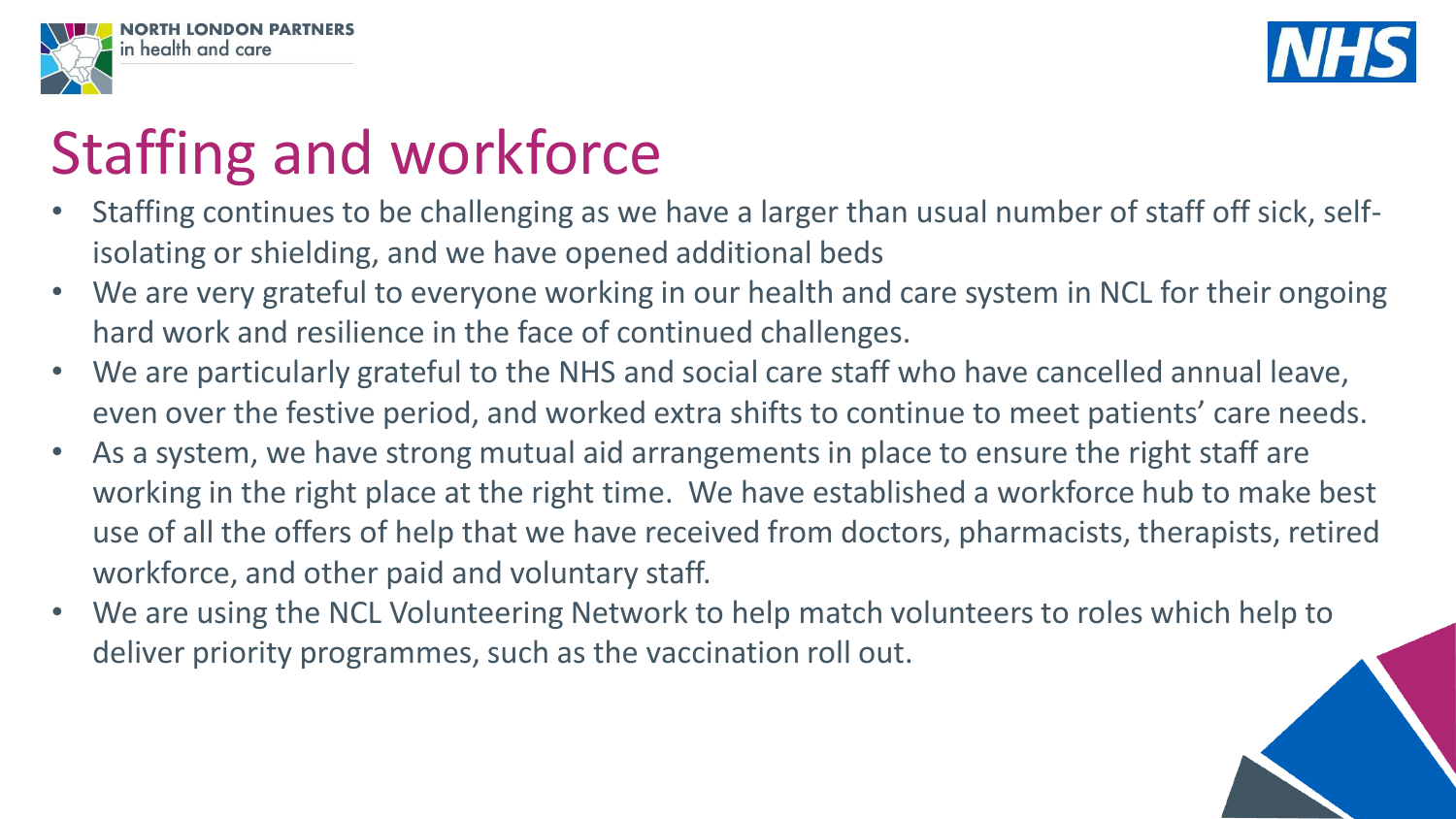



### Health and care services

- We have been working hard to keep elective (planned) services running for as long as possible, but have had to take the difficult decision to stand down all but the most urgent elective care. All patients who are affected by this will be contacted directly by the relevant NHS trust.
- We are continuing to work closely together across the health and care system, including hospitals, community health services and adult social care. All providers are collaborating to ensure that while there are huge pressures on all parts of the NHS and social care, local people can continue to have confidence that high-quality care is there when they need it.
- Equally, if local people need urgent or emergency care, the NHS remains open for Covid and non-Covid patients.
- **We would be grateful for your support in communicating to local people and communities that if they have appointments scheduled and have not been advised of any changes, they should still attend.**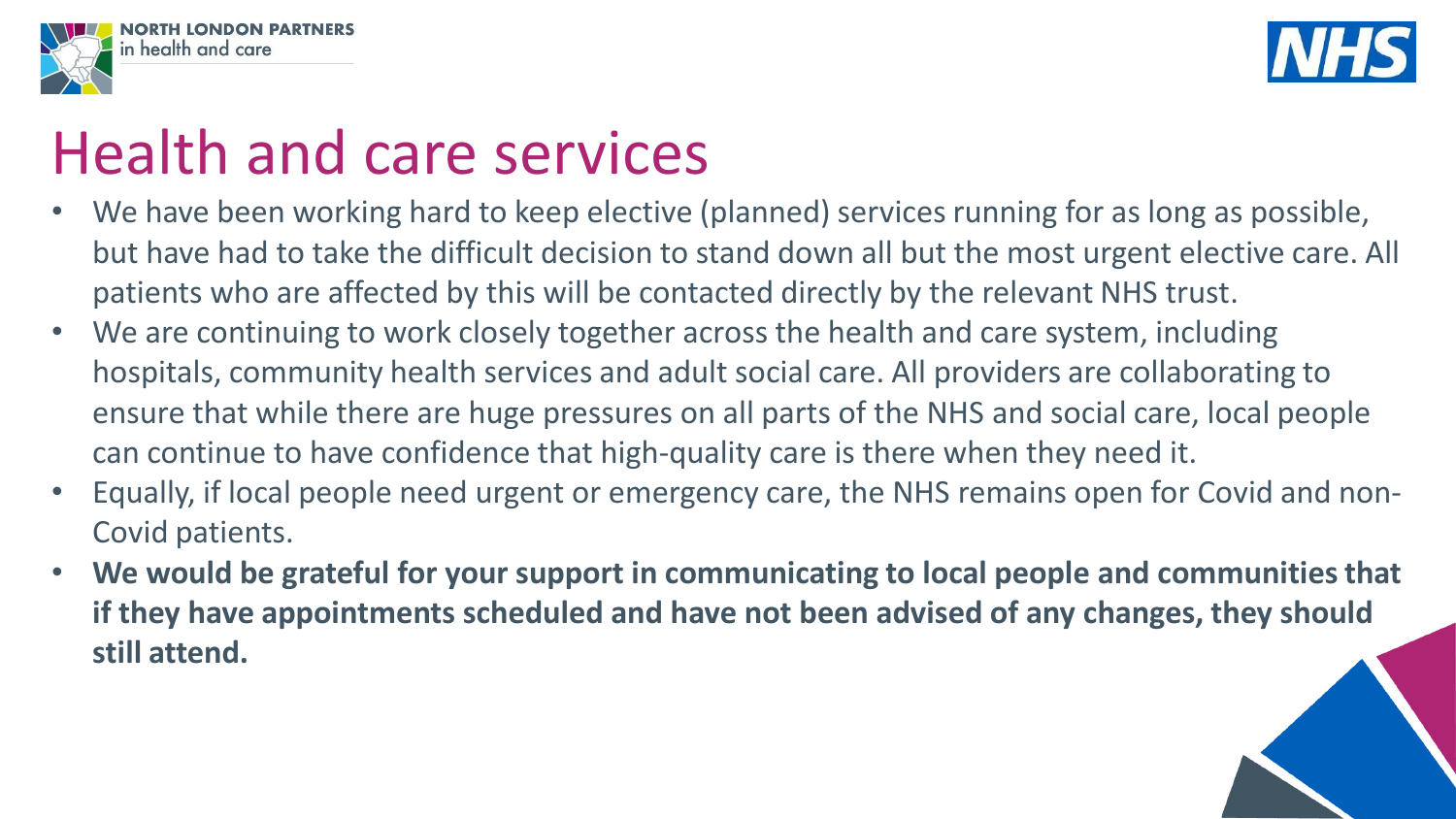



#### Communicating to local people

We would be grateful for your support in communicating to local people and communities that

- If residents have appointments scheduled and have not been advised of any changes, then please still attend, or let us know if you cannot attend.
- If residents need urgent or emergency care, the NHS remains open for Covid and non-Covid patients.
- London Ambulance Service is very busy, and please only call 999 or use A&E for emergencies.
- We continue to encourage people to contact their GP or NHS 111 for urgent care advice
- Residents should continue to observe simple clear public health advice to stay at home, wash hands regularly, and where they must go outside, maintain social distancing.

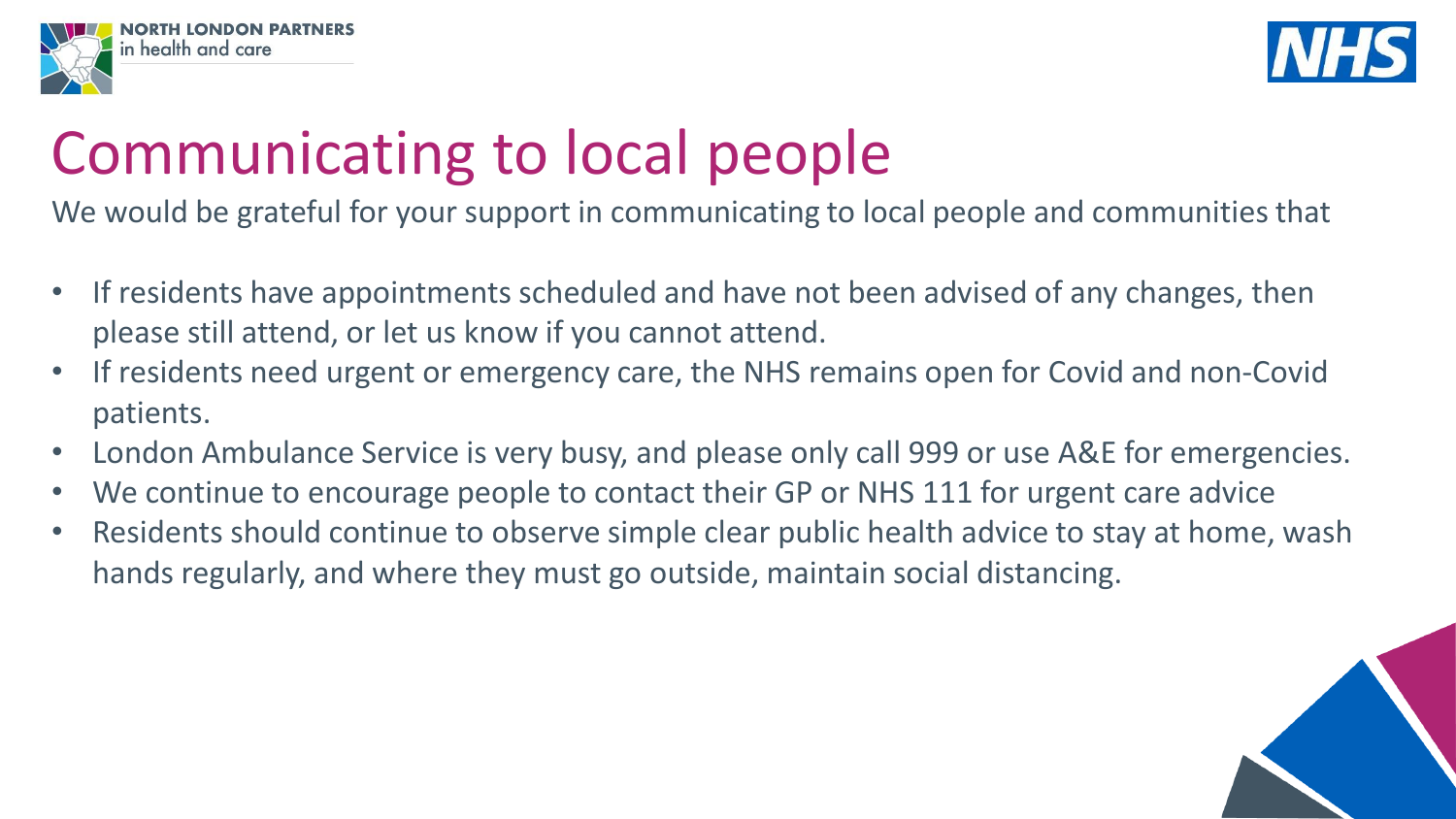



### Covid Vaccination Programme

- Our programme to vaccinate as many vulnerable people as quickly as possible against covid-19 continues, following the national guidance on prioritisation determined by the Joint Committee on Vaccination and Immunisation (JCVI).
- We have already vaccinated more than 60,000 individuals in the highest priority groups, including care home residents and staff, people over 80, and health and care workforce.
- We have already visited nearly 60 care homes across north central London, and continue to undertake visits daily to protect this vulnerable, and the staff who care for them.
- Primary care colleagues are working to ensure priority groups are invited to take up the offer of vaccination as soon as possible, and our roll-out of new vaccination sites continues, with a significant number of additional facilities coming on stream across the whole of NCL from w/c 11 January.
- Residents will be contacted by the NHS to come forward for a vaccine as soon as possible, and do not need to contact their GP practice or other NHS provider to make this happen.